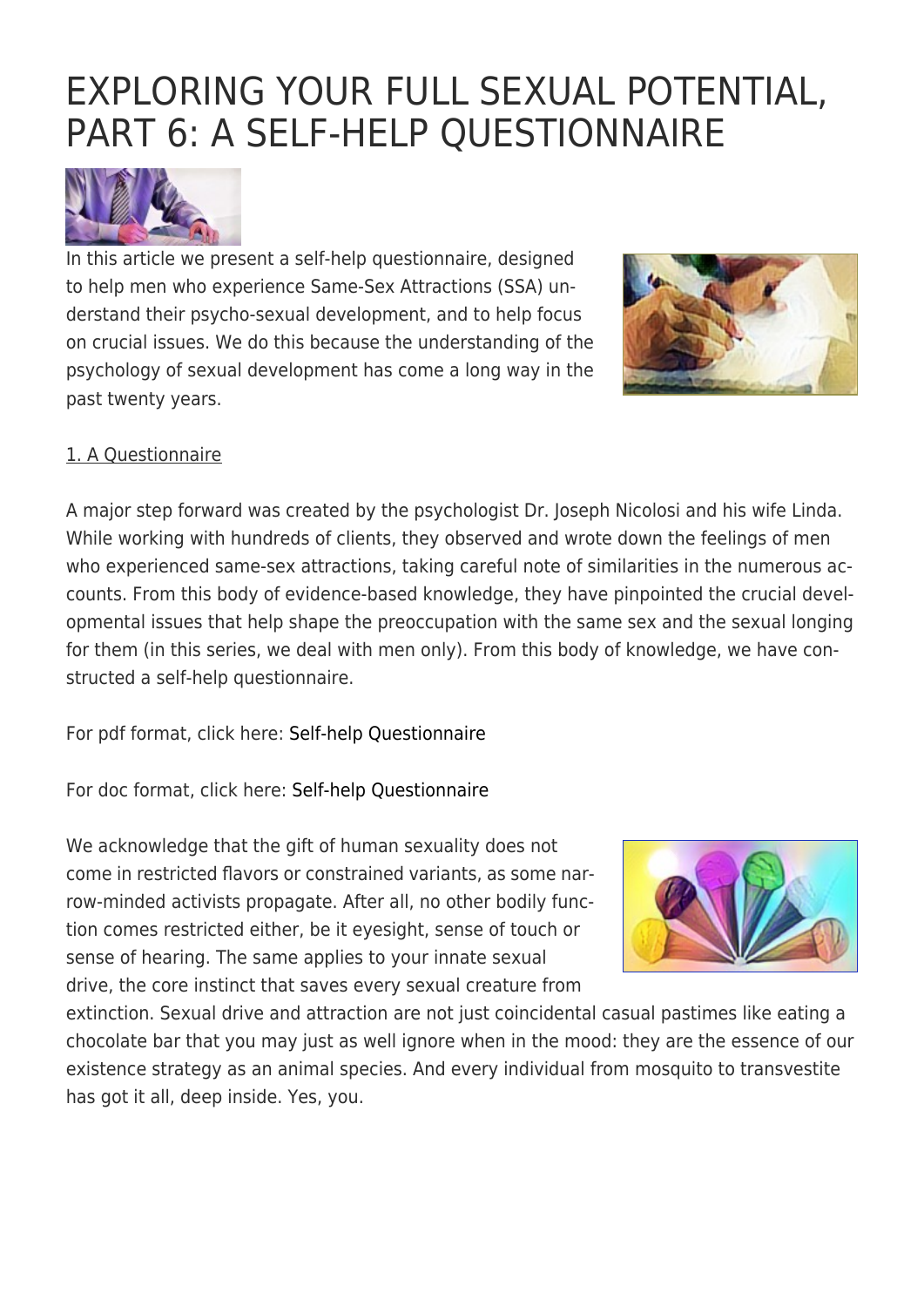Even way back in the beginning of the previous century, Sigmund Freud wrote that the child is "polymorphic perverse", meaning that the full repertoire of imaginable sexual feelings is theirs. He was hated then by staunchly religious crowds, he is still hated now by staunchly homo-sexist

activists, all of whom dread the idea that the full potential of sexual possibilities lies dormant and enticing as part of every human being's heritage. Psychotherapists are not allowed to defy the status quo, not way back then at the beginning of the 20th century and neither at the beginning of the 21st century, as we see around us now. Always a fear for the shrink.

In our hearts, we as ex-gays are proof of the fact that there is no separate homosexuality, or separate bisexuality, or bestiality, or fetishism, or masochism, etc. Nothing is fixed, immutable or an ultimate destiny which would exclude each and every other possibility of the human condition for ever more. It's possible to get rid of labels, and the stigmatization that goes with it. Looking back allows you to feel the toss and tumble of the emotions that bewildered you as a child. Way back then, you internalized preliminary outcomes at an age when you were not yet mature, or capable of critical thinking about yourself.

This series is not about criticizing OTHERS as do Gay Affirmative Therapists. They conveniently blame all feelings on a 'big, bad straight world out there', whatever that may mean. This questionnaire is a first step to self-understanding and to changing the story we have believed about ourselves since childhood. At the core of Same Sex At-

tractions lies a number of psychological issues, which can easily be identified by asking the right questions. Answering these will make it simple to get to the bottom of the predicament that made you sexualize your longing for men, male attachment and male identity. The approach is secular and psychological, not religious or spiritual.

## 2. Narrative

The questionnaire follows this narrative:

"The normal psycho-sexual development for a boy has a general pattern. At birth, every child automatically identifies with the mother, but at age 18 months babies begin to understand that there are men and women. With boys, this is what usually happens: at age 2-3, he starts identifying with Dad (Dad is who I am, or who I will be, and who I want to become). In doing so, he creates a distance to Mother, and realizes he is different. At age 4 he starts feeling good about the distance to Mother, because identifying with Dad feels good and right. From his 5th to 10th year of age, he will be having fun with other boys, who are "all like I am," and "we are all ME."



Children are completely egoistic; they feel their needs intenselv and strive ruthlessly to satisfy them. (Sigmund Freud)

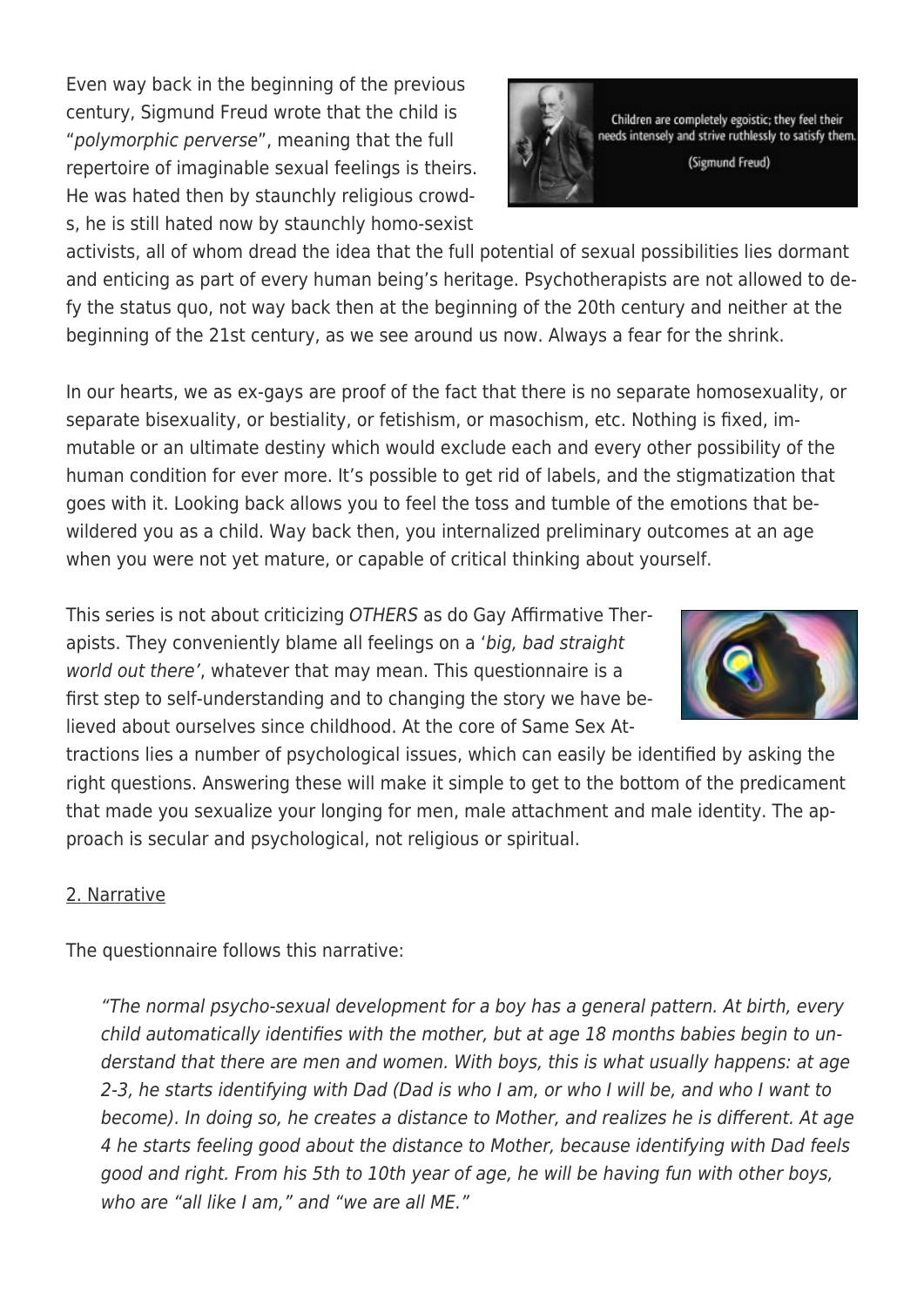At the same time, the male gang creates a distance from girls, "girls are stupid" (boys on the other hand are great, we are kings of the world, we play games in which we are kings, we have sword fights, we play cowboys and Indians, we fight because we are tough, and we try to be tough). We learn to feel good with boys, to appreciate and accept our peers, and to love being a boy. We are great.

In all these moves while becoming a boy, both Mom and Dad approve. They like it, they affirm it, they respect it. Most important, Dad is proud of his little boy, this replica of himself, his offspring. In his male child he recognizes his former self and wants the boy to become like him. This includes becoming a fully sexual male and having sex



with women someday. Dad is openly heterosexual, approves of himself as a man, and he expresses approval of his developing heterosexual boy, because being like himself is great. He also shows an example of the way to have a sexual relationship with a woman through his relationship with his wife, and becomes a role model for his son.

The mother does not appeal to her son or use him for her personal needs and problems, nor does she use him as a confidant. She keeps a healthy distance, and does not entangle him in her marriage problems and secrets, or her ambivalence towards her husband. She demonstrates how healthy boundaries are kept in the parent-child relationship and in all relationships."

———————

## 3. ANSWERS:

Here are the answers that one man sent to me on the first two questions. Let us for the sake of privacy call him Jeremy. After that, I will comment on them.



#### Question 1.

At age 2-3, a boy gets to identify with dad. Dad is who I am, or who I will be, and who I want to become. Was that true for you too? Can you explain:

#### Answer:

I remember that I wanted to sit and play in my dad's chair during the days when my dad was at work. I don't have memories though of sitting in the chair with my father in the evenings. Perhaps I did, but I don't remember this. I don't remember my dad playing with me when I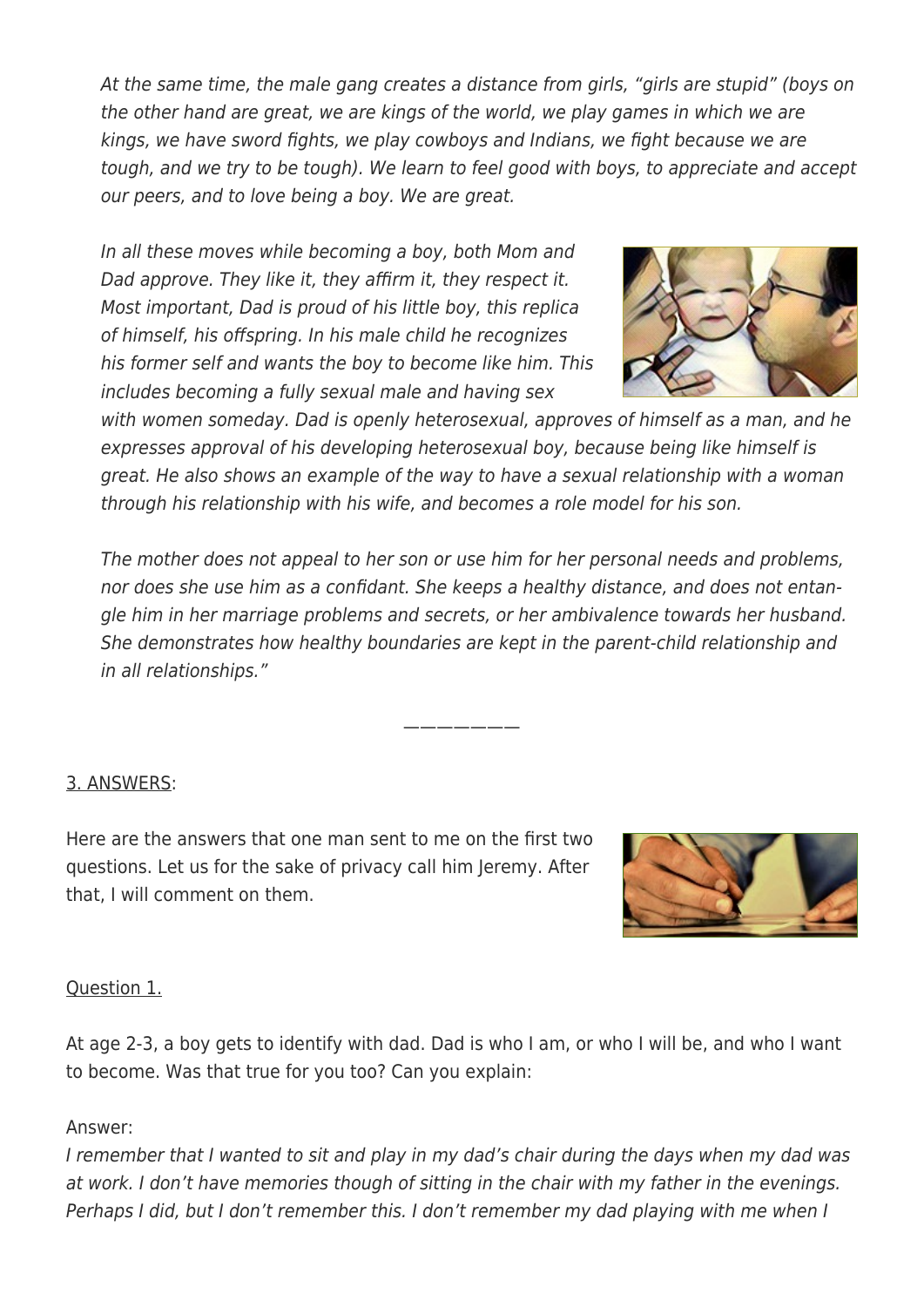was young, and no particular memories of him being tender or loving with me.



Rusty, his dog Rin Tin Tin and his adult comrades.

My mother wanted to give my brother and me some sort of cuddle toy to sleep with and my father insisted that they be masculine. I had a Dennis-the-Menace doll and my brother had a Rin-Tin-Tin Dog, a TV hero, who assisted the All-American child hero Rusty ("Go, Rinnie!!").

I think that I thought my dad was strong and I liked him. I know he carried me into bed sometimes if I fell asleep somewhere else. I don't remember any night time rituals with my dad in preparation for going to bed. In general, I would say that my dad was not involved in my life very much at age 2-3.

One time he teased my siblings and me by placing a scary mask on the wall in the basement and sending us downstairs into the darkened room. We would scream and go running up the stairs and he would send us down again.

Another time my dad told us that the chicken we were eating was rattle snake. We refused to eat it. Then he told us that is was really rabbit. We still wouldn't eat it. Finally, he said it was really chicken. We still didn't eat it.

Question 2.

At age 3, boys will create a distance to mother, knowing they are different. Was that true for you too? Can you explain:

Answer: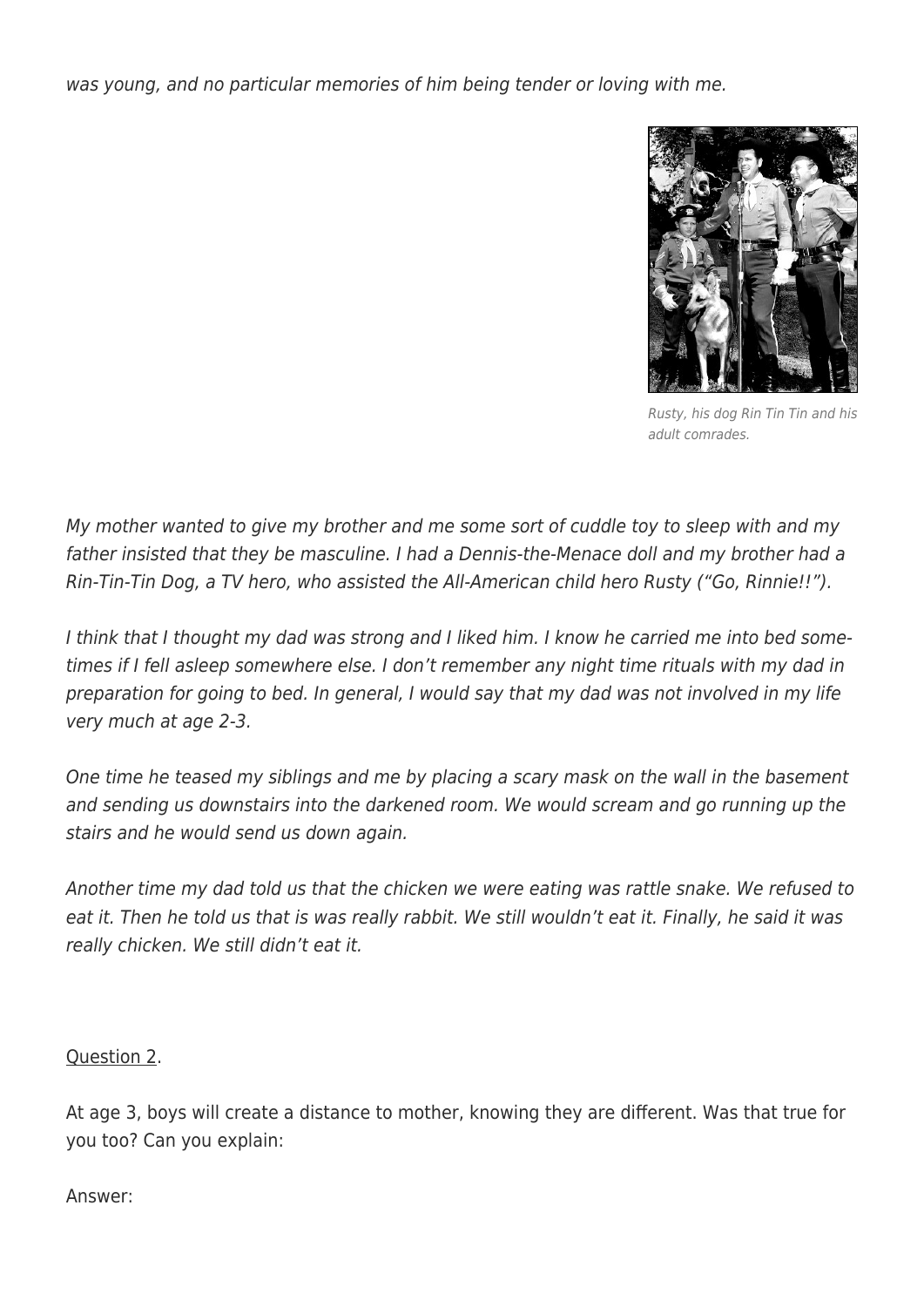"I never created distance from my mother. She was the one who gave me attention and love. I didn't feel closely connected to my father and I continued to feel closely connected to my mother."

——————

#### 4. Our comments:

Here we see the core predicament of almost all men who experience SSA's. They have a father (some don't), but there is no emotional connection. The connection that really mattered for them was with the mother. This connection to mother had been there all the time since birth, and we see that Jeremy never got around to letting go of that connection and connecting to Dad and his male world.

What Jeremy realizes now (if we look at his answers to the questionnaire), is that he did not make an emotional connection to Dad, but preferred to stay in Squaw Camp. There, he kept on playing games with the girls and feeling comfortable with them. He felt he could not connect with Dad, but what Jeremy has to learn is that not only did he not connect with Dad, he actively rejected him too. And this the core predicament of acquiring SSA's.

The story consists of two halves: there is one side in which the father was not available or emotionally unavailable or there was a gap (like for instance a sensitivity gap), but there is also another half of the story: the boy rejects him back! And that is an understandable, but deeply tragic mistake. Let us look carefully at what Jeremy wrote:

He says that Dad was joking and laughing his head off as he informed Jeremy and his sister that they were eating ghastly things. Finally, he told them they were eating good old chicken (after all, why would he feed them anything else but the best?), and what he expected was for the children to see into the joke, to see how he had made fun of them, and then to join him in laughing away the fact that your taste of food (or



other things) can be influenced by the context that you had already previously conceived: your prejudices. An important lesson in life. He was showing the power of prejudices.

But no. Jeremy still didn't eat.

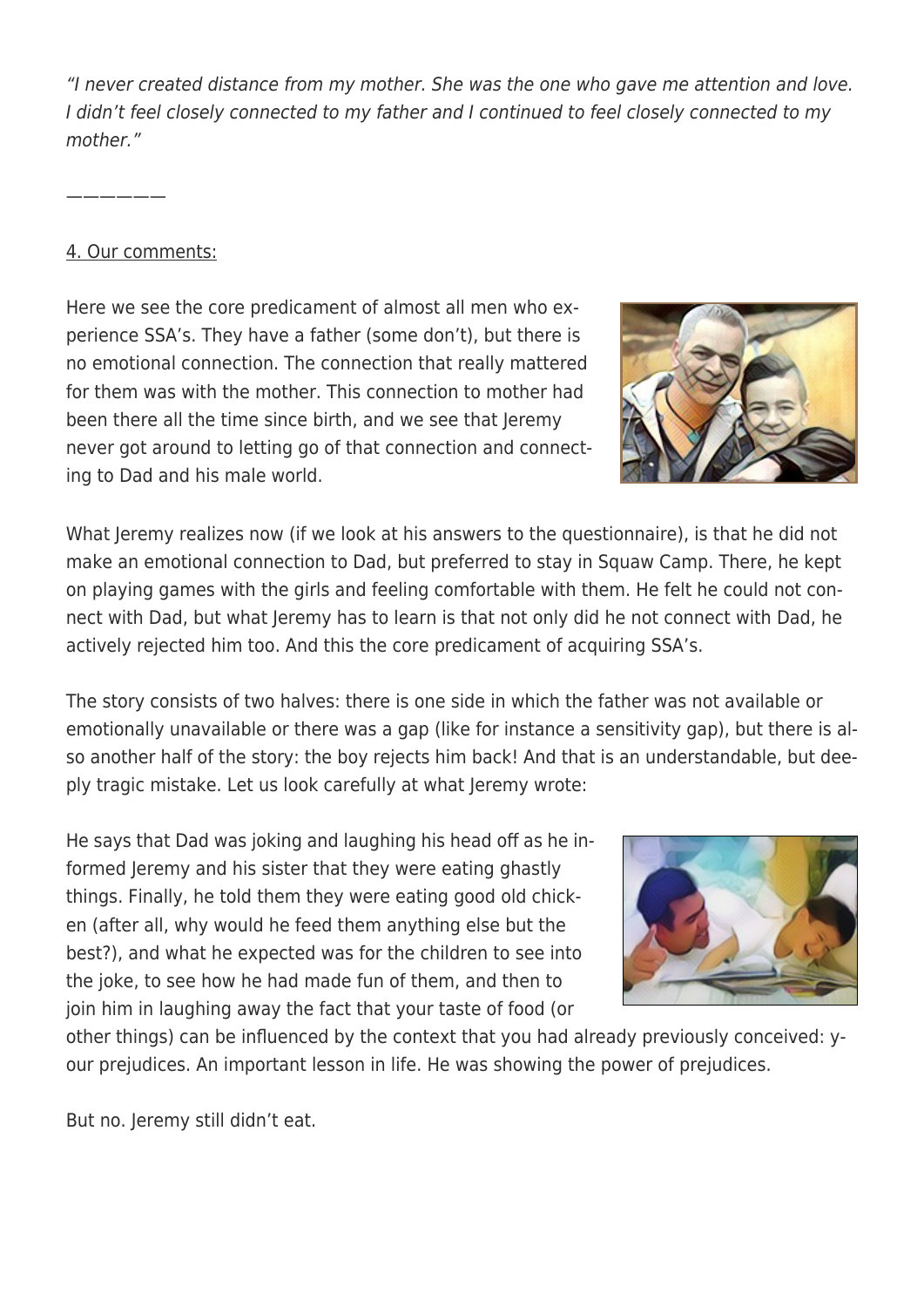Jeremy rejected him back. Jeremy still remembers that evening meal, and Jeremy still feels hurt. He is still sulking. And he still feels Dad is to blame. There is not going to be any reconciliation with Dad at this rate, until Jeremy learns to love and trust his Dad after all, and to see that perhaps things went wrong from BOTH sides.

Dad was a bit too harsh (many insensitive men are), but Jeremy was already dwelling in Squaw Camp and had not acquired the feeling that this Indian Warrior might be on his side. No, Dad was out riding ponies, and Jeremy belonged in Squaw Camp, no matter how much chicken Dad brings to the evening dining table in the teepee. Sulking Jeremy failed to see signs of caring from his dad.

### 5. Conclusion:

You can't change Dad or your youth, but you can nevertheless learn to see that at an early age, you started rejecting back, and that this drive was so strong, that you did not perceive any further attempts from Dad as fruitful efforts to gain your love and approval, and as subtle invitations to ride the ponies with him. Jeremy gave up on him.

Jeremy closed the teepee entrance, and he retreated into a private lonely world of isolation and femininity. No one is to blame: this is just the way it went. But he needs to learn to see, that he was also active in those childhood years, and that he had also given up on, and deserted Dad, leaving his own yearning for male connection unmet, until testosterone came along, and he started sexualizing that craving for connection and male identity. It was then that SSA's set in. In this process, Jeremy was more than just a mere passive victim, Jeremy was the one who shaped his world way back then, and he is the one who can reshape his world now, as an adult through insight.

Jeremy wrote back to me, saying:

"I think your insights are good. I think that I desired connection with Dad, but the distance that was there (his reserve, his fear of children, his own lack of parenting modelling to be an involved father, etc.) kept me from connecting, and inwardly I internalized this as rejection and rejected him.

He was not the parent I connected with and somehow, I probably thought the fault was mine or that I was defective as a boy. I chose to live in Squaw Camp – not a conscious de-





———————–